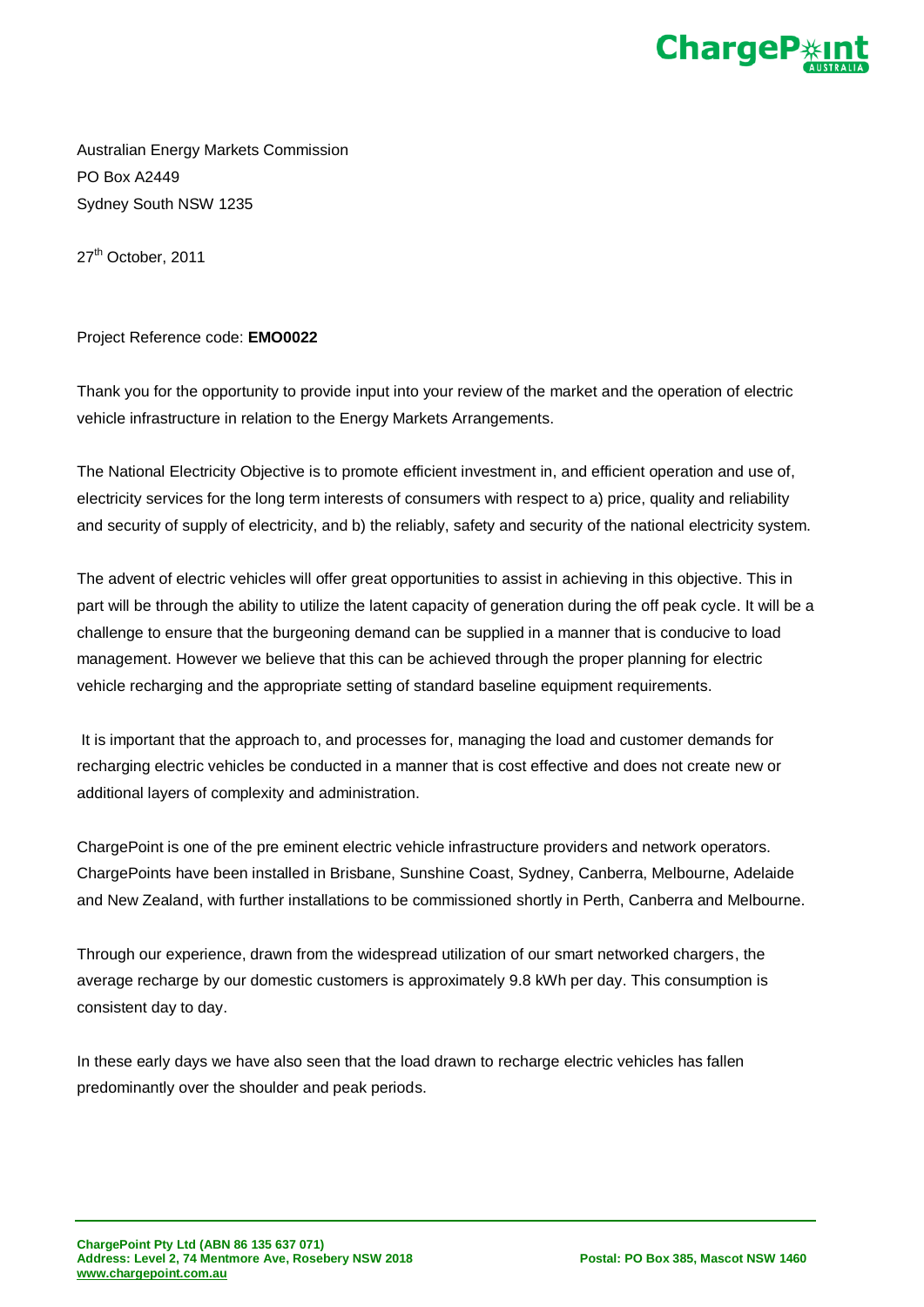

We found it somewhat surprising that despite the well publicized benefits of off peak charging that only 25% of energy drawn for recharging occurs in off peak period (domestic users only). This has been attributed to the issues of range anxiety causing drivers think they need to maintain a full battery to cover their imminent driving requirements, the convenience of home recharging, and general price insensitivity.

This data has been drawn from our domestic and business customers across the ChargePoint network but excludes recharging at public locations. We believe that there will be some migration of the load to the off peak period as companies and businesses begin to provide domestic charging solutions for their employees. ChargePoint contends that the market environment, structure and regulations provides adequate framework through which the introduction of electric vehicle can be facilitated.

However we also note there are certain pre-emptive actions and structuring required to establish the necessary efficient and effective framework that will manage the imminent electric vehicle load demand.

To this end ChargePoint recommends that all electric vehicle recharging infrastructure incorporate the basic tenements for proactive load management control, analysis and forecasting. This proactive management can be achieved by ensuring that all recharging devices contain embedded meters and telecommunications capability to access the recharging information. Without these basic requirements, the situation and impact of the wholesale rollout of air conditioning units and other high energy demand appliances will again be replicated.

Experience has shown that once such appliances are installed it is extremely difficult to reverse the situation or retrofit the devices. Some of the well published angst about smart meters can be avoided and the benefits realized if the electric vehicle recharging requirements are established at the outset.

We note that whilst the underlying energy for electric vehicles will be supplied through existing retail accounts, the use of smart recharging units gives drivers have the ability to source Green Power independently.

Through the use of the embedded revenue grade meters, Green Power offsets can be purchased from any accredited supplier. This "greening" of the electric vehicle driving does not require additional regulatory meters, nor does it create the need for segregated, additional or complex customer billing.

The following responds to the questions raised by AEMC paper dated 22 September 2011.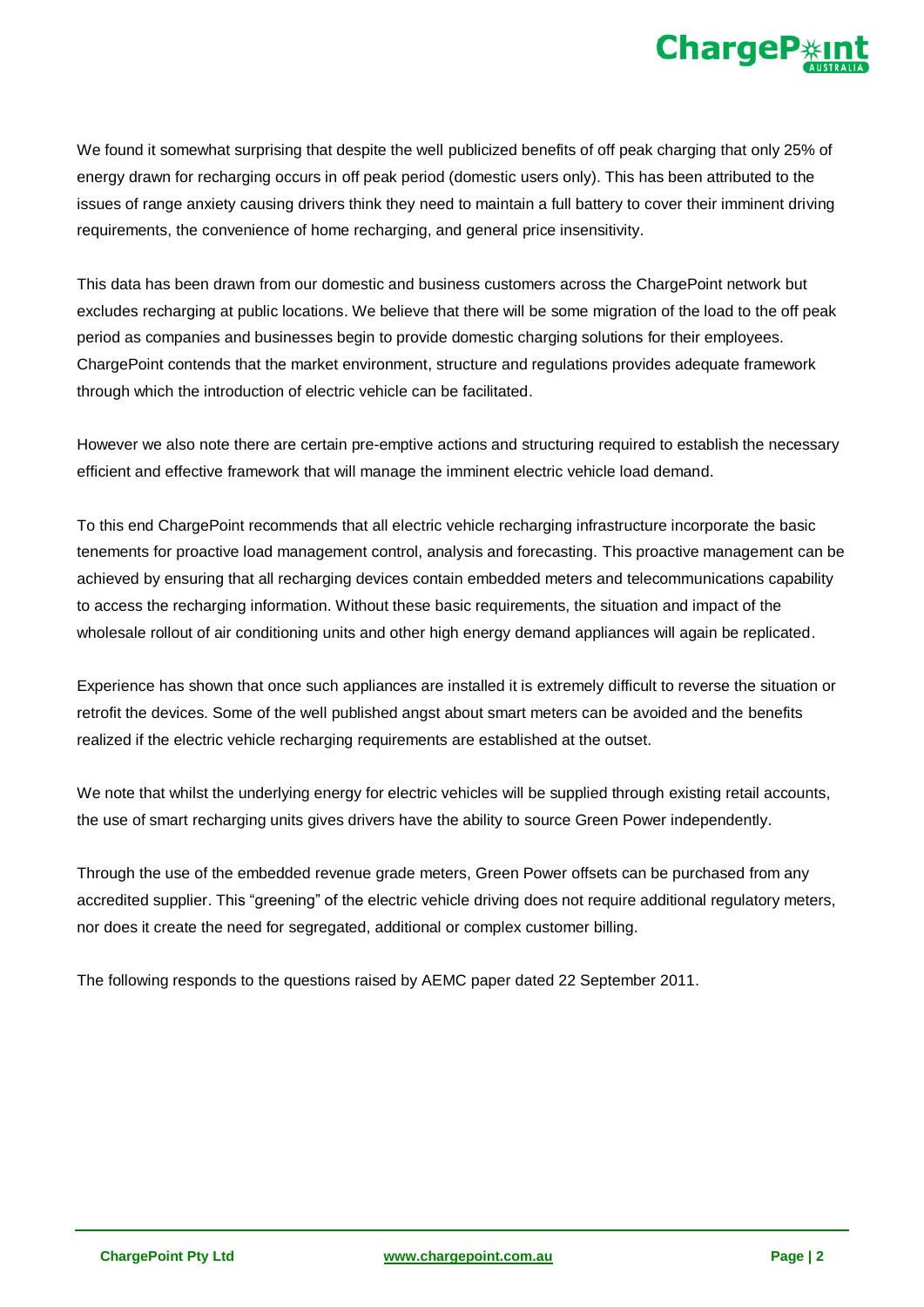### Question 1

What are the key drivers and likely uptake of EV's in the NEM? Are there any differences in these drivers between the NEM and WA?

### Response

The initial key driver underpinning the uptake of EV's will be the supply of vehicles by the OEM (Original Equipment Manufacturers).

ChargePoint through it's activity in the market notes there is a strong pent up demand for EV's amongst a niche group of consumers (covering commercial, governments and domestic purchasers). This niche is not price sensitive but driven by altruistic desires to own/operate an electric vehicle.

As the price of EV's continues to fall, demand for EV's from customers, with a higher disposal income who travel moderate distances, will rise. As the range of the electric vehicles increases and further purchase price reductions occur, mass market adoption of EV's will eventuate.

A secondary driver for the uptake of electric vehicles is the ability to extend the range and use of the vehicles by providing electric vehicle drivers with the comfort and security of public and commercial recharging facilities at destination locations.

The roll out of public and commercial infrastructure will provide the ability for electric vehicles to become more mainstream in their use. There is debate amongst some experts about the level of utilization of public and commercial recharging. Irrespective of this debate, there is agreement that without the safety net that this public infrastructure provides, the demand for electric vehicles will be impacted. Therefore the market and regulatory environment need to provide the appropriate framework to facilitate the investment required for public and commercial infrastructure.

In respect to the uptake of the EV's , ChargePoint drawing on various sources including professional reports, interviews and input from OEM's estimate the following EV's sales growth to 2020.

## *Percentage of EV sales to total new vehicle sales*

|  | 2012  2013  2014  2015  2016  2017  2018  2019  2020                        |  |  |  |
|--|-----------------------------------------------------------------------------|--|--|--|
|  | $0.2\%$ $0.5\%$ $1.3\%$ $2.5\%$ $5.6\%$ $10.6\%$ $15.0\%$ $17.4\%$ $18.2\%$ |  |  |  |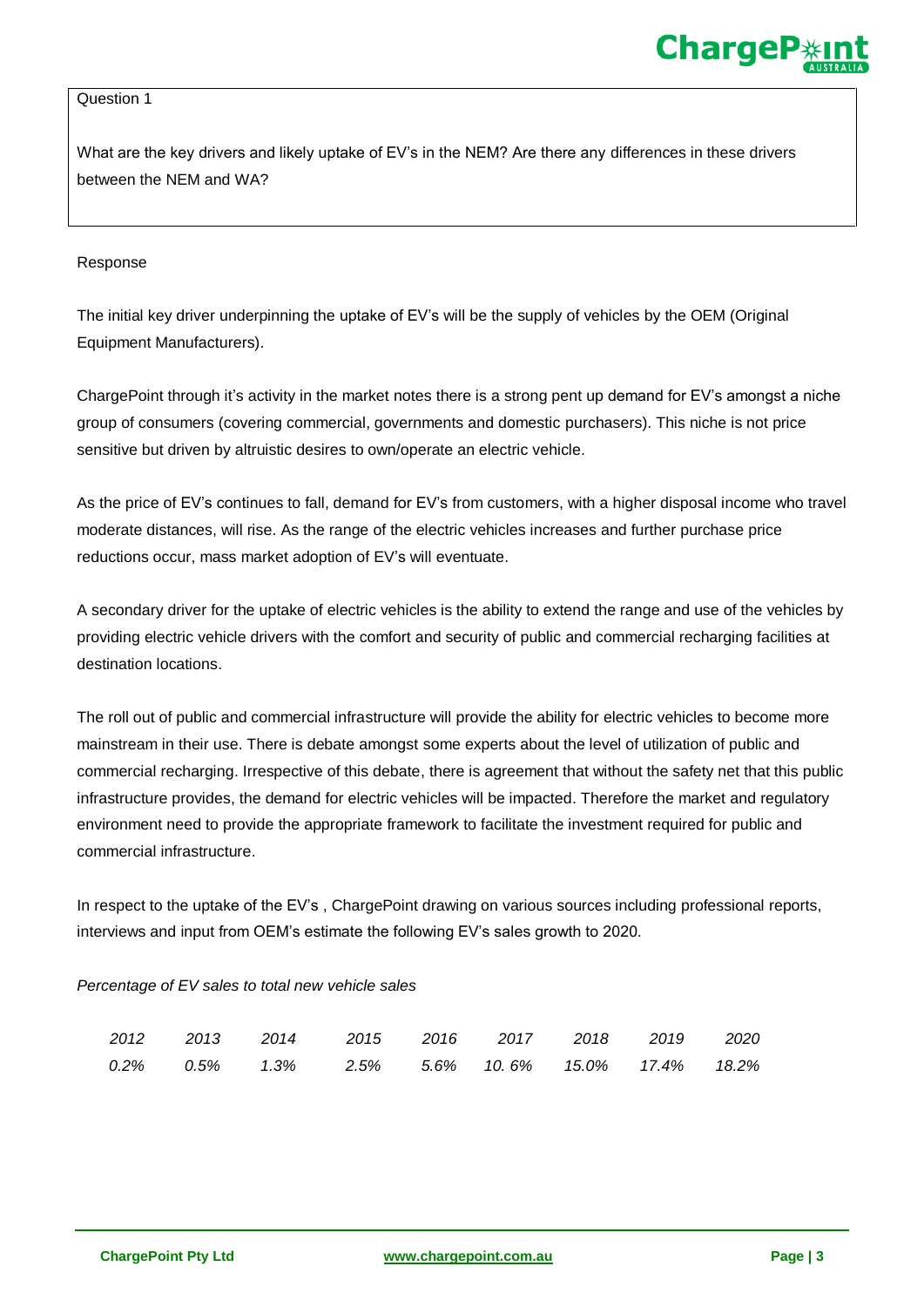

## Question 2

What are the costs and benefits that EV's may introduce into Australia's electricity market?

## Response

The benefits of introducing EV's into Australia have been well covered by various subject matter experts. These benefits range from on-shoring of transportation energy, energy security, reduction of air and noise pollution to the potential better utilization of the latent off peak generation capacity.

In ChargePoint's own experience the more granular benefits have been the up skilling of electricians. Our electricians are now required to incorporate telecommunications and commissioning skill sets into their training. This allows the electricians to install, commission and troubleshoot smart electrical devices that are networked via zigbee and a GPRS modem.

The introduction of mass market EV's into Australia will accelerate the need for replacement and upgrading of aging or inadequate infrastructure.

The ChargePoint network system has empirical data that highlights home energy consumption will rise by approximately 9 kWh per day. This increased demand will exacerbate supply issues especially if several homes in the same area commence recharging at the same time thus creating a hot spot. This issue is already occurring in Europe and the US.

# Question 3

What are the appropriate electricity market regulatory arrangements necessary to facilitate the efficient uptake of EV's?

#### Response

The market, retail and regulatory frame works currently in place provide the appropriate arrangements to facilitate the efficient uptake of EV's.

The electric vehicle is essentially just another energy consuming appliance and is no different from any other consumer appliance (plasma screen, pool pump, air conditioning etc). There is no requirement or rationale to institute specific regulatory arrangements for one particular appliance yet ignore or exclude others.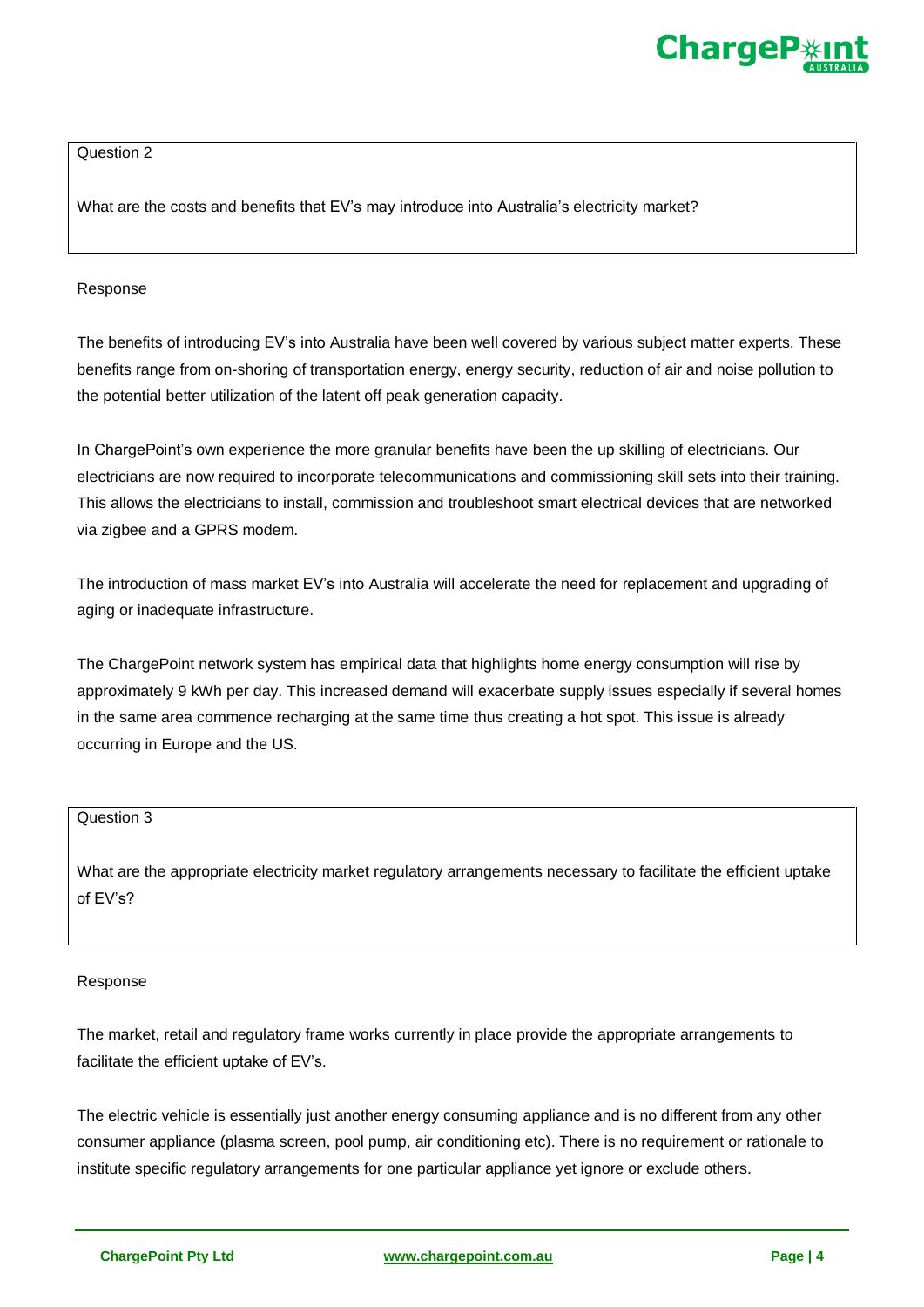

The fact the electric vehicles are mobile and may be recharged at different places does not create a special or unique situation that requires a different arrangement. Multiple destination charging can and is easily handled and supported by network services.

We do note that given the load factors and the supply and demand issues that the recharging devices must include an embedded revenue grade meter and the appropriate communications device. In essence the recharge device must be a smart appliance capable of integration into a smart grid.

All distributors, energy retailers and electric vehicle infrastructure companies firmly agree that through these requirements, the key aspect to manage load and provide the most efficient and effective supply at the least cost can be delivered to the consumer.

The cost and complexity of segregation will rise significantly if different retailers provide different parts of the single residential load. These costs include but are not limited to additional capital required for metering, ongoing metering costs, reconciliation of power usage and costs and customer servicing costs.

Economically the separation of EV energy consumption requiring separate metering, and administration will create additional overheads as well as operational complexity. The cost of this will be passed back to the consumer.

Regulatory arrangements that create multiple responsible parties for a single customer at a single point of utilization may also create potential areas for dispute in the advent of physical servicing and maintenance issues. The question of who is responsible for maintenance and servicing and where the demarcation point of maintenance responsibility is are bound to arise.

For example if an electric vehicle causes a distribution board malfunction, who is responsible for its repair? One answer may be to provide a separate distribution board or a downstream fuse and meter which again creates more cost impost that the customer will ultimately bear.

Question 4

What are the required changes to the current electricity market regulatory arrangements and suggestion for reform to facilitate the efficient uptake of EV'S?

## Response

The current electricity market regulatory arrangements are appropriate for efficient and cost effective domestic EV recharging thus no material or significant reform is required.